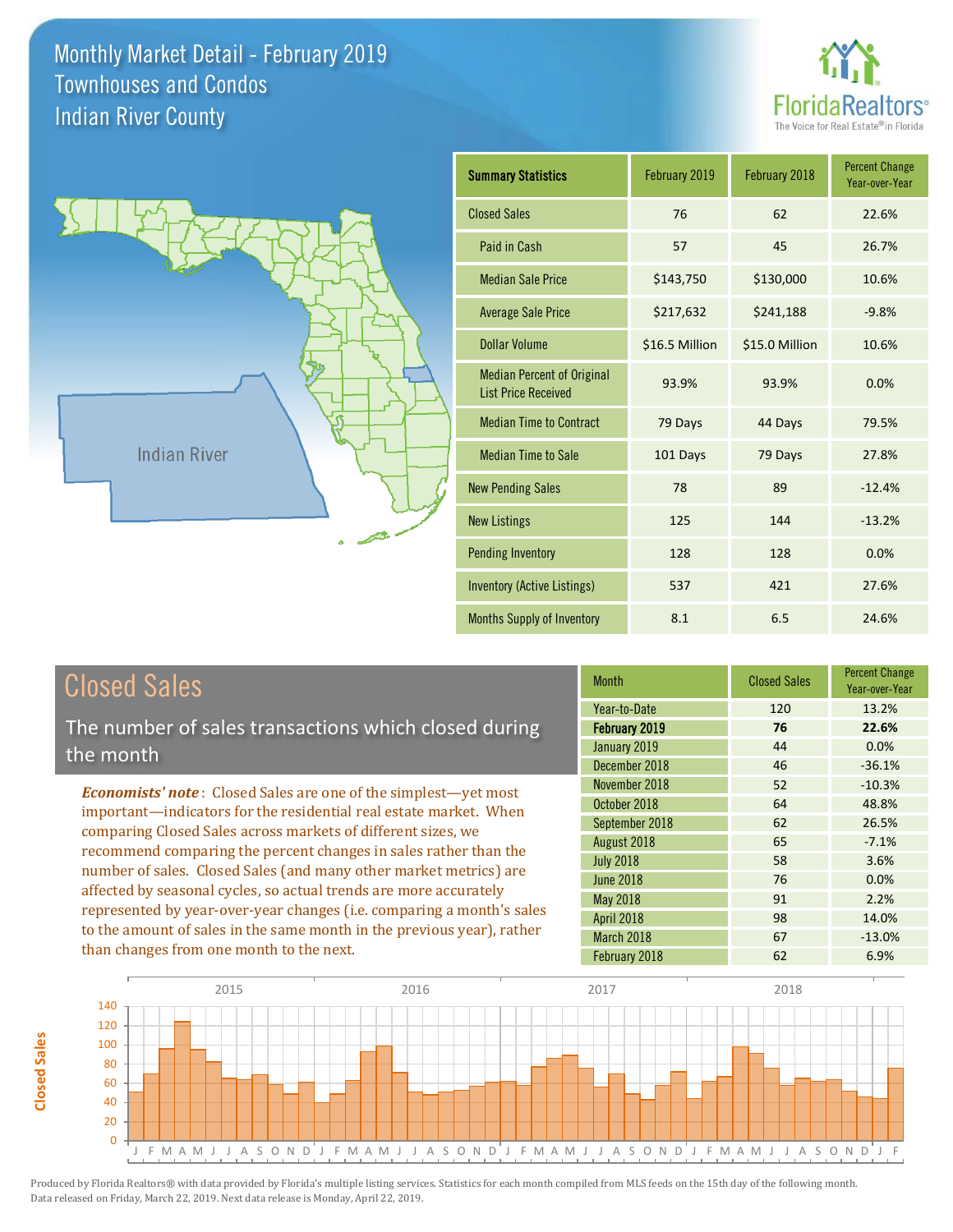this statistic should be interpreted with care.



64 -3.0%

75 10.3%

| Cash Sales                                                                     | <b>Month</b>     | <b>Cash Sales</b> | <b>Percent Change</b><br>Year-over-Year |
|--------------------------------------------------------------------------------|------------------|-------------------|-----------------------------------------|
|                                                                                | Year-to-Date     | 88                | 2.3%                                    |
| The number of Closed Sales during the month in which                           | February 2019    | 57                | 26.7%                                   |
| buyers exclusively paid in cash                                                | January 2019     | 31                | $-24.4%$                                |
|                                                                                | December 2018    | 31                | $-41.5%$                                |
|                                                                                | November 2018    | 36                | 9.1%                                    |
|                                                                                | October 2018     | 33                | 17.9%                                   |
| <b>Economists' note:</b> Cash Sales can be a useful indicator of the extent to | September 2018   | 36                | $-2.7%$                                 |
| which investors are participating in the market. Why? Investors are            | August 2018      | 38                | $-32.1%$                                |
| far more likely to have the funds to purchase a home available up front,       | <b>July 2018</b> | 43                | 4.9%                                    |
| whereas the typical homebuyer requires a mortgage or some other                | June 2018        | 56                | 0.0%                                    |

April 2018

May 2018



## Cash Sales as a Percentage of Closed Sales

form of financing. There are, of course, many possible exceptions, so

The percentage of Closed Sales during the month which were Cash Sales

*Economists' note* : This statistic is simply another way of viewing Cash Sales. The remaining percentages of Closed Sales (i.e. those not paid fully in cash) each month involved some sort of financing, such as mortgages, owner/seller financing, assumed loans, etc.

| <b>Month</b>     | <b>Percent of Closed</b><br>Sales Paid in Cash | <b>Percent Change</b><br>Year-over-Year |
|------------------|------------------------------------------------|-----------------------------------------|
| Year-to-Date     | 73.3%                                          | $-9.6%$                                 |
| February 2019    | 75.0%                                          | 3.3%                                    |
| January 2019     | 70.5%                                          | $-24.4%$                                |
| December 2018    | 67.4%                                          | $-8.4%$                                 |
| November 2018    | 69.2%                                          | 21.6%                                   |
| October 2018     | 51.6%                                          | $-20.7%$                                |
| September 2018   | 58.1%                                          | $-23.0%$                                |
| August 2018      | 58.5%                                          | $-26.9%$                                |
| <b>July 2018</b> | 74.1%                                          | 1.2%                                    |
| <b>June 2018</b> | 73.7%                                          | 0.0%                                    |
| May 2018         | 70.3%                                          | $-5.3%$                                 |
| April 2018       | 76.5%                                          | $-3.3%$                                 |
| March 2018       | 73.1%                                          | 4.3%                                    |
| February 2018    | 72.6%                                          | $-6.4%$                                 |

March 2018 **49** -9.3%



Produced by Florida Realtors® with data provided by Florida's multiple listing services. Statistics for each month compiled from MLS feeds on the 15th day of the following month. Data released on Friday, March 22, 2019. Next data release is Monday, April 22, 2019.

**Pct. of Closed Sales** 

Pct. of Closed Sales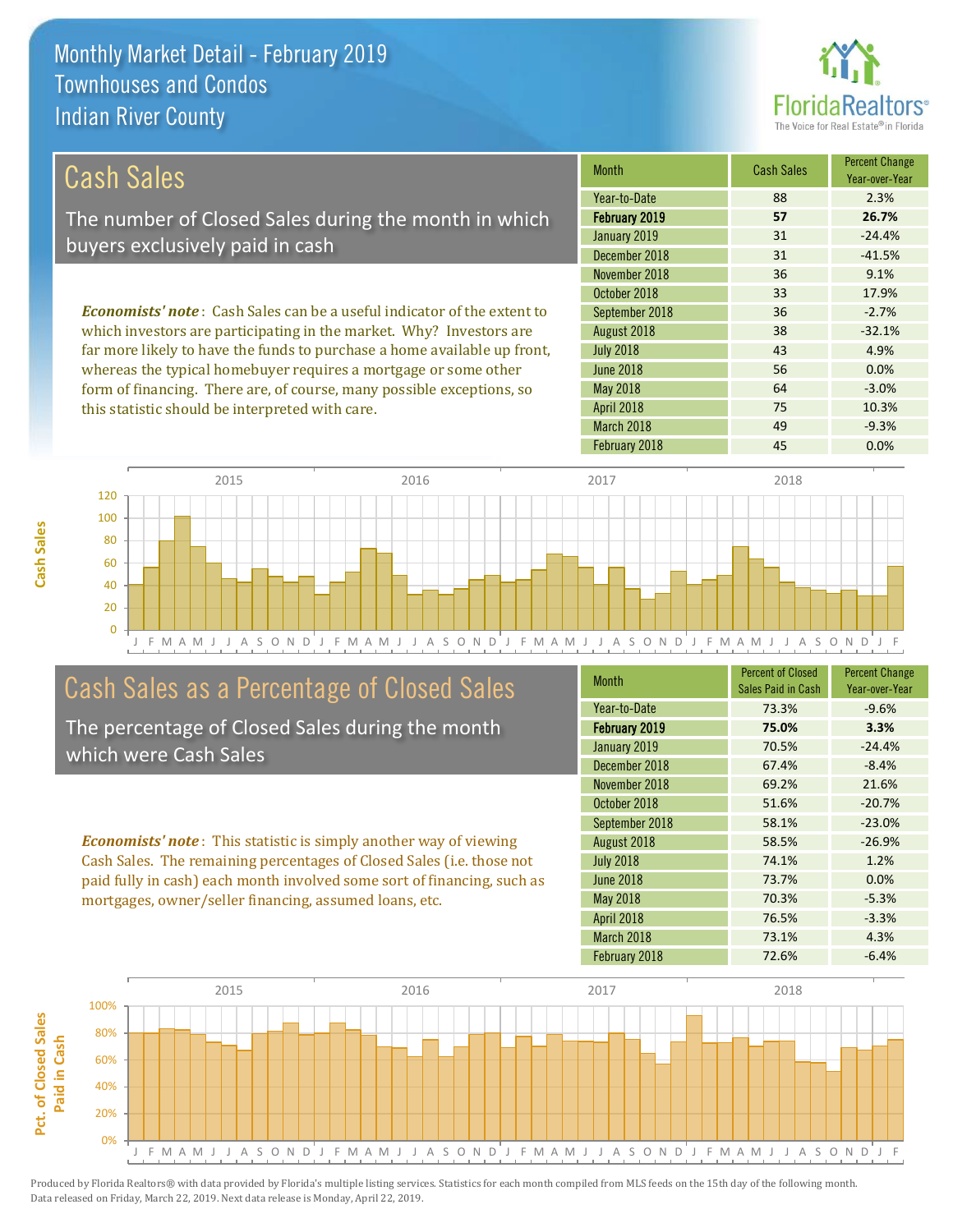

## Median Sale Price

The median sale price reported for the month (i.e. 50% of sales were above and 50% of sales were below)

*Economists' note* : Median Sale Price is our preferred summary statistic for price activity because, unlike Average Sale Price, Median Sale Price is not sensitive to high sale prices for small numbers of homes that may not be characteristic of the market area. Keep in mind that median price trends over time are not always solely caused by changes in the general value of local real estate. Median sale price only reflects the values of the homes that *sold* each month, and the mix of the types of homes that sell can change over time.

| <b>Month</b>     | <b>Median Sale Price</b> | <b>Percent Change</b><br>Year-over-Year |
|------------------|--------------------------|-----------------------------------------|
| Year-to-Date     | \$144,500                | 11.2%                                   |
| February 2019    | \$143,750                | 10.6%                                   |
| January 2019     | \$143,500                | 12.5%                                   |
| December 2018    | \$152,500                | 10.1%                                   |
| November 2018    | \$166,000                | 21.2%                                   |
| October 2018     | \$158,000                | 12.9%                                   |
| September 2018   | \$142,250                | 9.4%                                    |
| August 2018      | \$152,000                | 19.0%                                   |
| <b>July 2018</b> | \$146,500                | 8.5%                                    |
| <b>June 2018</b> | \$168,000                | 22.6%                                   |
| <b>May 2018</b>  | \$140,000                | $-3.4%$                                 |
| April 2018       | \$172,000                | $-5.9%$                                 |
| March 2018       | \$130,000                | 0.0%                                    |
| February 2018    | \$130,000                | 5.3%                                    |



#### Average Sale Price

The average sale price reported for the month (i.e. total sales in dollars divided by the number of sales)

*Economists' note* : Usually, we prefer Median Sale Price over Average Sale Price as a summary statistic for home prices. However, Average Sale Price does have its uses—particularly when it is analyzed alongside the Median Sale Price. For one, the relative difference between the two statistics can provide some insight into the market for higher-end homes in an area.

| Month            | <b>Average Sale Price</b> | <b>Percent Change</b><br>Year-over-Year |
|------------------|---------------------------|-----------------------------------------|
| Year-to-Date     | \$259,128                 | 7.3%                                    |
| February 2019    | \$217,632                 | $-9.8%$                                 |
| January 2019     | \$330,802                 | 36.9%                                   |
| December 2018    | \$220,007                 | 17.5%                                   |
| November 2018    | \$334,248                 | 57.8%                                   |
| October 2018     | \$290,472                 | 35.1%                                   |
| September 2018   | \$208,052                 | $-26.8%$                                |
| August 2018      | \$233,925                 | 6.4%                                    |
| <b>July 2018</b> | \$220,949                 | 23.7%                                   |
| <b>June 2018</b> | \$269,971                 | 9.5%                                    |
| <b>May 2018</b>  | \$206,948                 | $-15.5%$                                |
| April 2018       | \$375,618                 | 24.3%                                   |
| March 2018       | \$188,865                 | $-45.4%$                                |
| February 2018    | \$241,188                 | $-2.3%$                                 |



Produced by Florida Realtors® with data provided by Florida's multiple listing services. Statistics for each month compiled from MLS feeds on the 15th day of the following month. Data released on Friday, March 22, 2019. Next data release is Monday, April 22, 2019.

**Average Sale Price**

Average Sale Price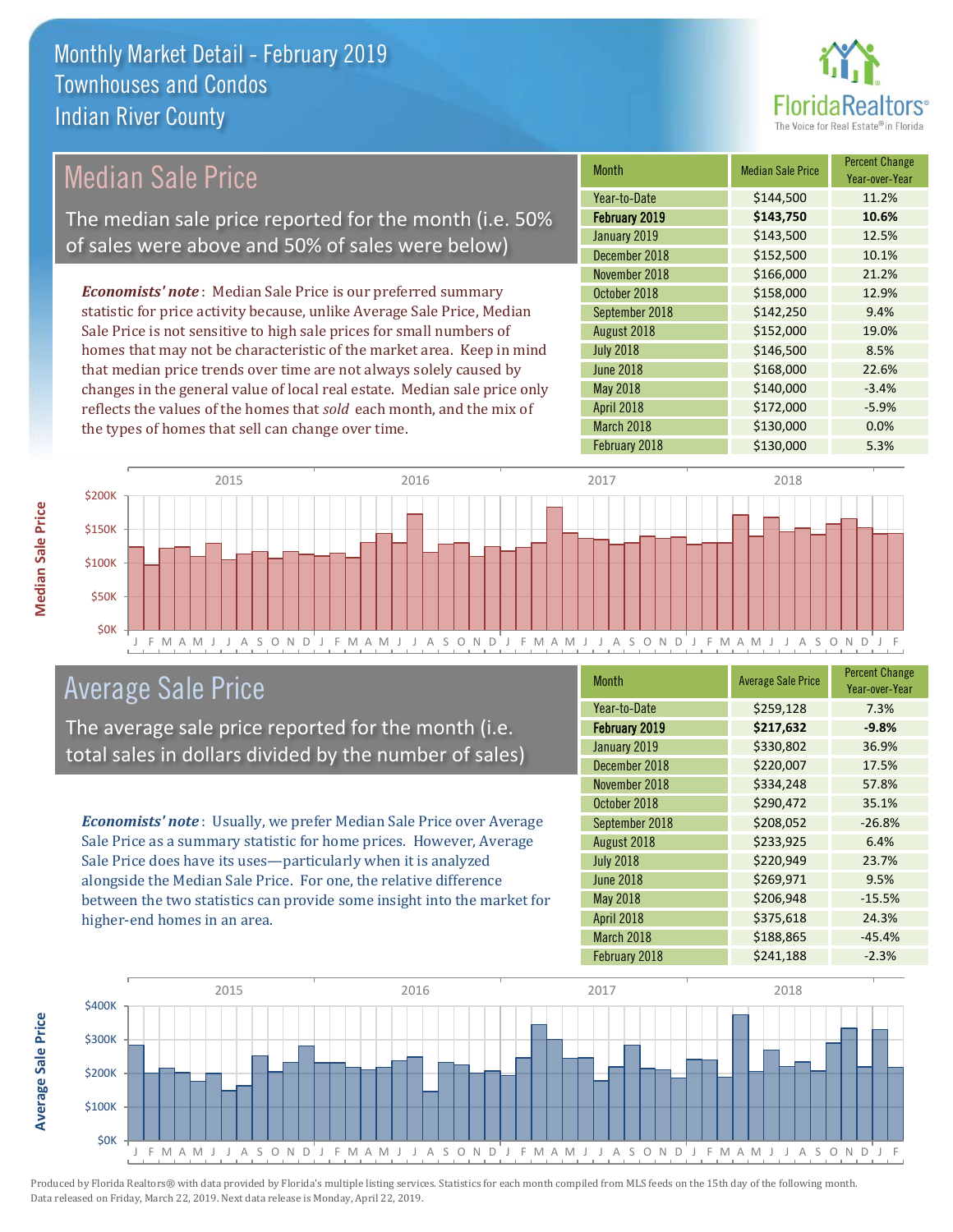

#### Dollar Volume

The sum of the sale prices for all sales which closed during the month

*Economists' note* : Dollar Volume is simply the sum of all sale prices in a given time period, and can quickly be calculated by multiplying Closed Sales by Average Sale Price. It is a strong indicator of the health of the real estate industry in a market, and is of particular interest to real estate professionals, investors, analysts, and government agencies. Potential home sellers and home buyers, on the other hand, will likely be better served by paying attention to trends in the two components of Dollar Volume (i.e. sales and prices) individually.

| <b>Month</b>     | <b>Dollar Volume</b> | <b>Percent Change</b><br>Year-over-Year |
|------------------|----------------------|-----------------------------------------|
| Year-to-Date     | \$31.1 Million       | 21.5%                                   |
| February 2019    | \$16.5 Million       | 10.6%                                   |
| January 2019     | \$14.6 Million       | 36.9%                                   |
| December 2018    | \$10.1 Million       | $-24.9%$                                |
| November 2018    | \$17.4 Million       | 41.5%                                   |
| October 2018     | \$18.6 Million       | 101.1%                                  |
| September 2018   | \$12.9 Million       | $-7.4%$                                 |
| August 2018      | \$15.2 Million       | $-1.2%$                                 |
| <b>July 2018</b> | \$12.8 Million       | 28.1%                                   |
| <b>June 2018</b> | \$20.5 Million       | 9.5%                                    |
| May 2018         | \$18.8 Million       | $-13.6%$                                |
| April 2018       | \$36.8 Million       | 41.6%                                   |
| March 2018       | \$12.7 Million       | $-52.5%$                                |
| February 2018    | \$15.0 Million       | 4.5%                                    |



## Median Percent of Original List Price Received

The median of the sale price (as a percentage of the original list price) across all properties selling during the month

*Economists' note* : The Median Percent of Original List Price Received is useful as an indicator of market recovery, since it typically rises as buyers realize that the market may be moving away from them and they need to match the selling price (or better it) in order to get a contract on the house. This is usually the last measure to indicate a market has shifted from down to up, so it is what we would call a *lagging* indicator.

| <b>Month</b>         | Med. Pct. of Orig.<br><b>List Price Received</b> | <b>Percent Change</b><br>Year-over-Year |
|----------------------|--------------------------------------------------|-----------------------------------------|
| Year-to-Date         | 94.5%                                            | $-0.7%$                                 |
| <b>February 2019</b> | 93.9%                                            | 0.0%                                    |
| January 2019         | 94.9%                                            | $-0.3%$                                 |
| December 2018        | 93.1%                                            | $-2.9%$                                 |
| November 2018        | 94.4%                                            | $-0.2%$                                 |
| October 2018         | 94.3%                                            | $-0.9%$                                 |
| September 2018       | 93.8%                                            | 1.6%                                    |
| August 2018          | 94.5%                                            | $-0.3%$                                 |
| <b>July 2018</b>     | 93.7%                                            | $-1.4%$                                 |
| June 2018            | 93.4%                                            | 0.6%                                    |
| May 2018             | 95.4%                                            | 1.9%                                    |
| April 2018           | 95.7%                                            | 2.1%                                    |
| March 2018           | 95.0%                                            | 0.8%                                    |
| February 2018        | 93.9%                                            | $-0.8%$                                 |

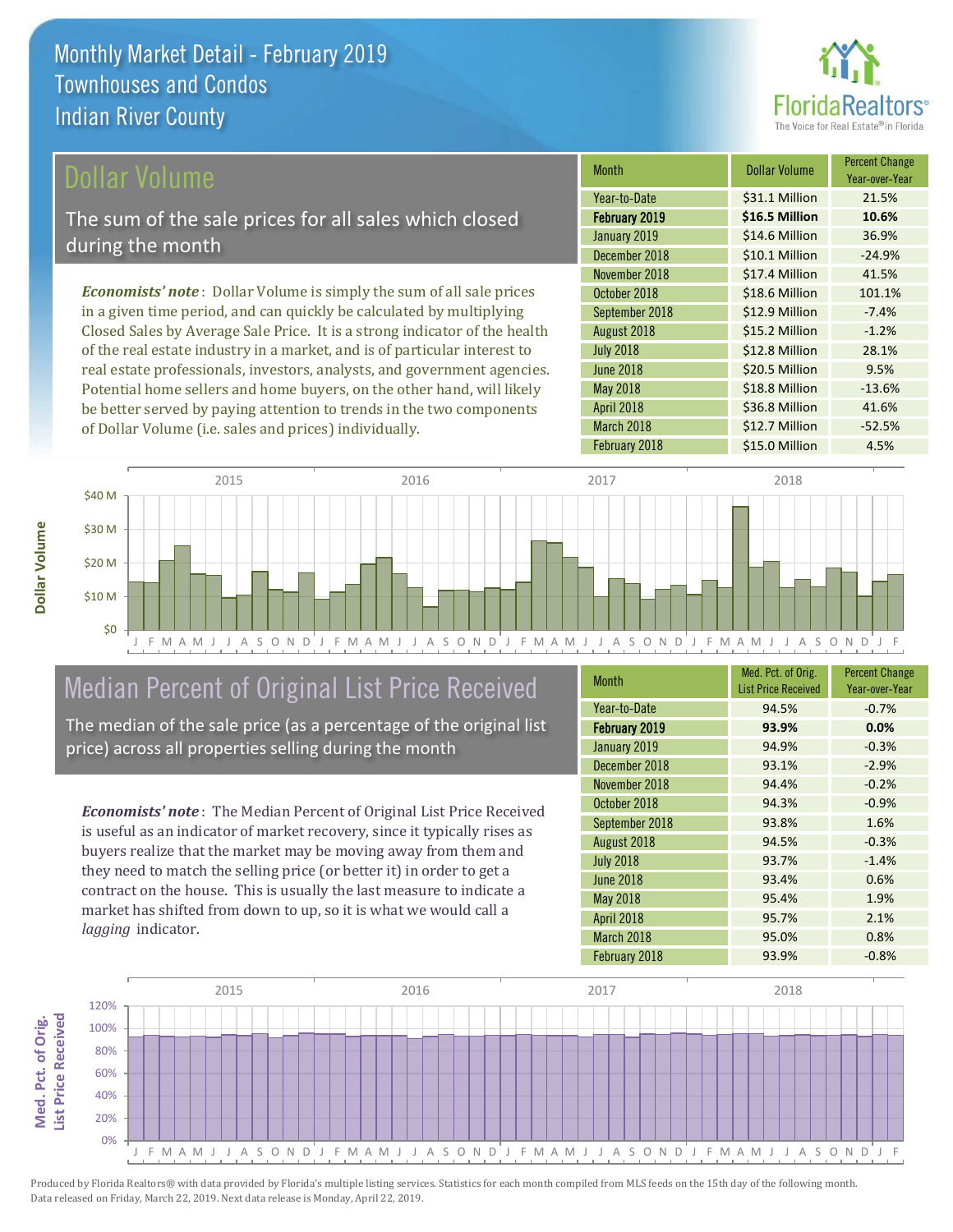

## Median Time to Contract

The median number of days between the listing date and contract date for all Closed Sales during the month

*Economists' note* : Like Time to Sale, Time to Contract is a measure of the length of the home selling process calculated for sales which closed during the month. The difference is that Time to Contract measures the number of days between the initial listing of a property and the signing of the contract which eventually led to the closing of the sale. When the gap between Median Time to Contract and Median Time to Sale grows, it is usually a sign of longer closing times and/or declining numbers of cash sales.

| Month            | <b>Median Time to</b><br>Contract | <b>Percent Change</b><br>Year-over-Year |
|------------------|-----------------------------------|-----------------------------------------|
| Year-to-Date     | 75 Days                           | 50.0%                                   |
| February 2019    | 79 Days                           | 79.5%                                   |
| January 2019     | 58 Days                           | 7.4%                                    |
| December 2018    | 52 Days                           | 13.0%                                   |
| November 2018    | 68 Days                           | $-15.0%$                                |
| October 2018     | 93 Days                           | 102.2%                                  |
| September 2018   | 41 Days                           | $-48.8%$                                |
| August 2018      | 60 Days                           | 50.0%                                   |
| <b>July 2018</b> | 86 Days                           | 87.0%                                   |
| <b>June 2018</b> | 38 Days                           | $-28.3%$                                |
| May 2018         | 38 Days                           | $-26.9%$                                |
| April 2018       | 37 Days                           | $-49.3%$                                |
| March 2018       | 41 Days                           | $-18.0%$                                |
| February 2018    | 44 Days                           | $-41.3%$                                |



### Median Time to Sale

**Median Time to** 

**Median Time to** 

The median number of days between the listing date and closing date for all Closed Sales during the month

*Economists' note* : Time to Sale is a measure of the length of the home selling process, calculated as the number of days between the initial listing of a property and the closing of the sale. *Median* Time to Sale is the amount of time the "middle" property selling this month was on the market. That is, 50% of homes selling this month took *less* time to sell, and 50% of homes took *more* time to sell. Median Time to Sale gives a more accurate picture than Average Time to Sale, which can be skewed upward by small numbers of properties taking an abnormally long time to sell.

| Month                | <b>Median Time to Sale</b> | <b>Percent Change</b><br>Year-over-Year |
|----------------------|----------------------------|-----------------------------------------|
| Year-to-Date         | 101 Days                   | 24.7%                                   |
| <b>February 2019</b> | 101 Days                   | 27.8%                                   |
| January 2019         | 95 Days                    | 0.0%                                    |
| December 2018        | 89 Days                    | 9.9%                                    |
| November 2018        | 115 Days                   | 1.8%                                    |
| October 2018         | 128 Days                   | 25.5%                                   |
| September 2018       | 81 Days                    | $-32.5%$                                |
| August 2018          | 108 Days                   | 31.7%                                   |
| <b>July 2018</b>     | 122 Days                   | 5.2%                                    |
| <b>June 2018</b>     | 81 Days                    | $-22.1%$                                |
| <b>May 2018</b>      | 82 Days                    | $-10.9%$                                |
| April 2018           | 79 Days                    | $-24.0%$                                |
| March 2018           | 77 Days                    | $-16.3%$                                |
| February 2018        | 79 Days                    | $-30.7%$                                |

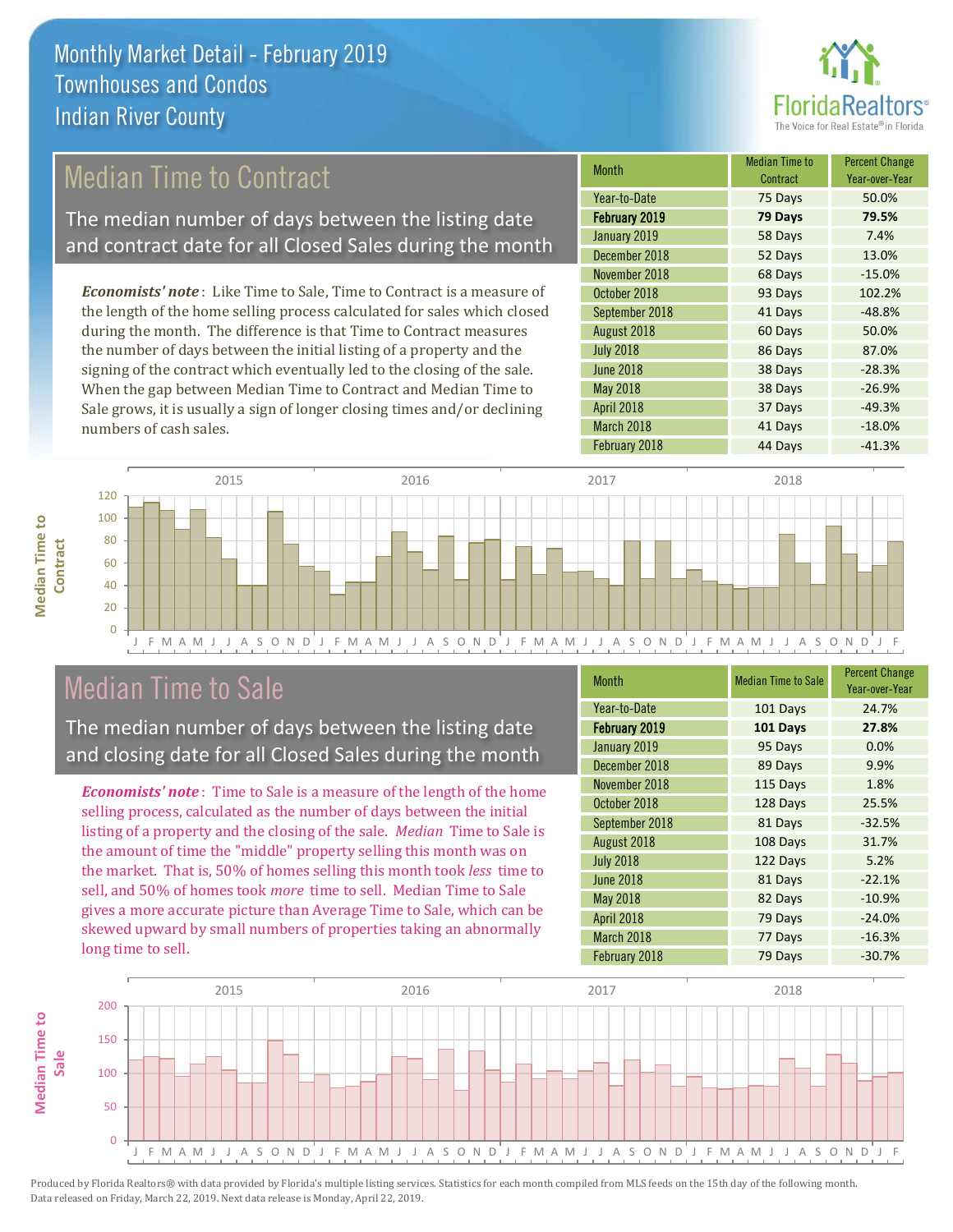

| New Pending Sales                                                              | <b>Month</b>     | <b>New Pending Sales</b> | <b>Percent Change</b><br>Year-over-Year |
|--------------------------------------------------------------------------------|------------------|--------------------------|-----------------------------------------|
|                                                                                | Year-to-Date     | 163                      | $-5.2%$                                 |
| The number of listed properties that went under                                | February 2019    | 78                       | $-12.4%$                                |
| contract during the month                                                      | January 2019     | 85                       | 2.4%                                    |
|                                                                                | December 2018    | 48                       | 2.1%                                    |
|                                                                                | November 2018    | 58                       | $-17.1%$                                |
| <b>Economists' note</b> : Because of the typical length of time it takes for a | October 2018     | 45                       | $-16.7%$                                |
| sale to close, economists consider Pending Sales to be a decent                | September 2018   | 49                       | 40.0%                                   |
| indicator of potential future Closed Sales. It is important to bear in         | August 2018      | 80                       | 19.4%                                   |
| mind, however, that not all Pending Sales will be closed successfully.         | <b>July 2018</b> | 59                       | $-11.9%$                                |
| So, the effectiveness of Pending Sales as a future indicator of Closed         | <b>June 2018</b> | 67                       | $-2.9%$                                 |
| Sales is susceptible to changes in market conditions such as the               | May 2018         | 79                       | 17.9%                                   |

J F M A M J J A S O N D J F M A M J J A S O N D J F M A M J J A S O N D J F M A M J J A S O N D J F 0 50 100 150 200 2015 2016 2017 2018

## New Listings

distressed properties for sale.

The number of properties put onto the market during the month

availability of financing for homebuyers and the inventory of

*Economists' note* : New Listings tend to rise in delayed response to increasing prices, so they are often seen as a lagging indicator of market health. As prices rise, potential sellers raise their estimations of value—and in the most recent cycle, rising prices have freed up many potential sellers who were previously underwater on their mortgages. Note that in our calculations, we take care to not include properties that were recently taken off the market and quickly relisted, since these are not really *new* listings.

| <b>Month</b>         | <b>New Listings</b> | <b>Percent Change</b><br>Year-over-Year |
|----------------------|---------------------|-----------------------------------------|
| Year-to-Date         | 280                 | 3.7%                                    |
| <b>February 2019</b> | 125                 | $-13.2%$                                |
| January 2019         | 155                 | 23.0%                                   |
| December 2018        | 73                  | 7.4%                                    |
| November 2018        | 110                 | 39.2%                                   |
| October 2018         | 103                 | 9.6%                                    |
| September 2018       | 71                  | 54.3%                                   |
| August 2018          | 104                 | 46.5%                                   |
| <b>July 2018</b>     | 65                  | 16.1%                                   |
| <b>June 2018</b>     | 70                  | $-16.7%$                                |
| <b>May 2018</b>      | 75                  | $-15.7%$                                |
| April 2018           | 117                 | 28.6%                                   |
| March 2018           | 128                 | 33.3%                                   |
| February 2018        | 144                 | 22.0%                                   |

April 2018 **93** 12.0% March 2018 103 103 -1.9% February 2018 **89 23.6%** 



Produced by Florida Realtors® with data provided by Florida's multiple listing services. Statistics for each month compiled from MLS feeds on the 15th day of the following month. Data released on Friday, March 22, 2019. Next data release is Monday, April 22, 2019.

**New Listings**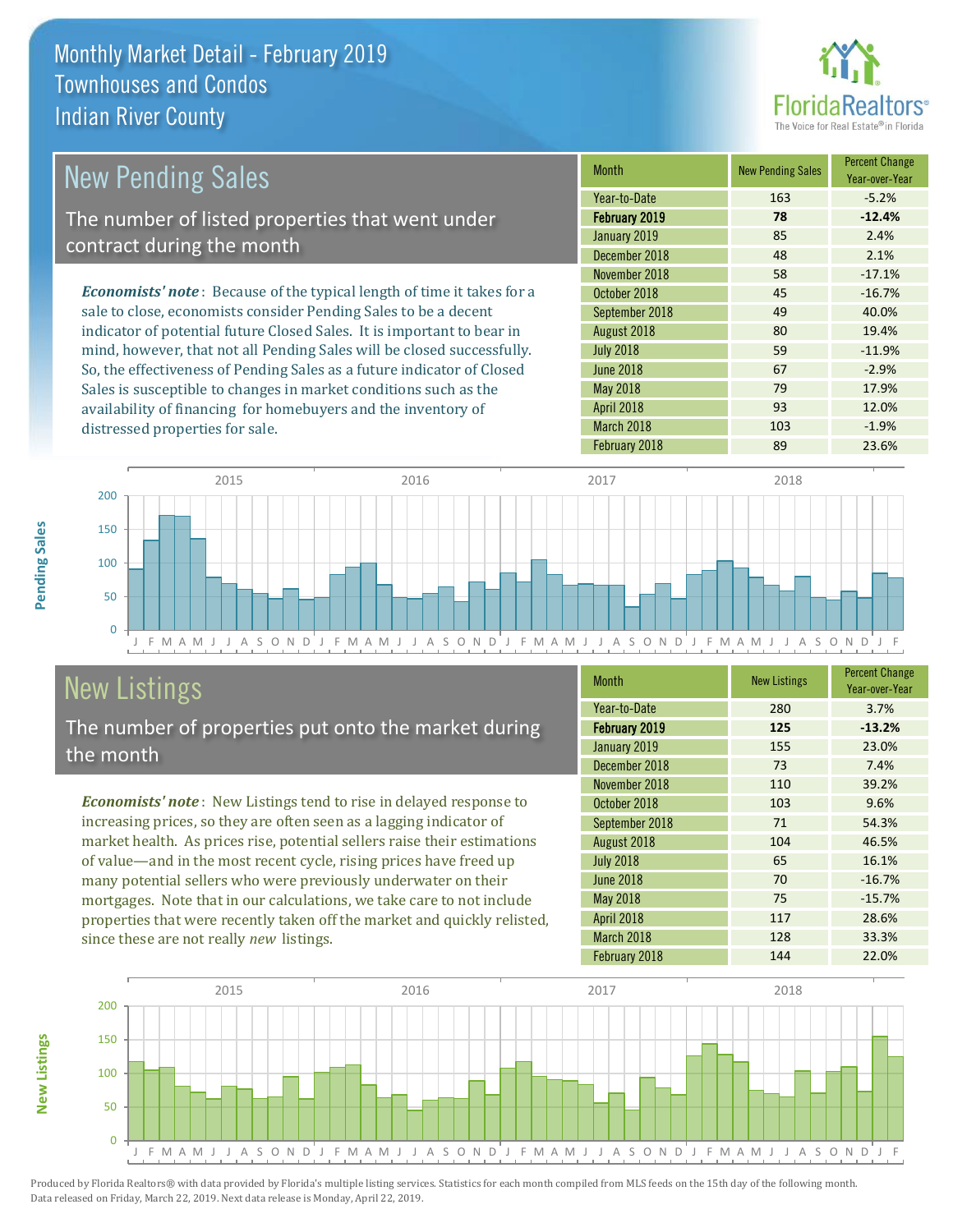

## Inventory (Active Listings) The number of property listings active at the end of the month

*Economists' note* : There are a number of ways to define and calculate Inventory. Our method is to simply count the number of active listings on the last day of the month, and hold this number to compare with the same month the following year. Inventory rises when New Listings are outpacing the number of listings that go off-market (regardless of whether they actually sell). Likewise, it falls when New Listings aren't keeping up with the rate at which homes are going off-market.

| <b>Month</b>             | Inventory | <b>Percent Change</b><br>Year-over-Year |
|--------------------------|-----------|-----------------------------------------|
| <b>YTD (Monthly Avg)</b> | 519       | 31.4%                                   |
| <b>February 2019</b>     | 537       | 27.6%                                   |
| January 2019             | 501       | 35.8%                                   |
| December 2018            | 443       | 35.9%                                   |
| November 2018            | 453       | 44.7%                                   |
| October 2018             | 418       | 20.5%                                   |
| September 2018           | 365       | 15.9%                                   |
| August 2018              | 367       | 16.9%                                   |
| <b>July 2018</b>         | 351       | 7.7%                                    |
| <b>June 2018</b>         | 360       | 0.6%                                    |
| <b>May 2018</b>          | 407       | 11.2%                                   |
| April 2018               | 423       | 19.8%                                   |
| March 2018               | 415       | 15.9%                                   |
| February 2018            | 421       | 3.4%                                    |



## Months Supply of Inventory

An estimate of the number of months it will take to deplete the current Inventory given recent sales rates

*Economists' note* : MSI is a useful indicator of market conditions. The benchmark for a balanced market (favoring neither buyer nor seller) is 5.5 months of inventory. Anything higher is traditionally a buyers' market, and anything lower is a sellers' market. There is no single accepted way of calculating MSI. A common method is to divide current Inventory by the most recent month's Closed Sales count, but this count is a usually poor predictor of future Closed Sales due to seasonal cycles. To eliminate seasonal effects, we use the 12-month average of monthly Closed Sales instead.

| <b>Month</b>             | <b>Months Supply</b> | <b>Percent Change</b><br>Year-over-Year |
|--------------------------|----------------------|-----------------------------------------|
| <b>YTD (Monthly Avg)</b> | 7.9                  | 29.5%                                   |
| February 2019            | 8.1                  | 24.6%                                   |
| January 2019             | 7.7                  | 35.1%                                   |
| December 2018            | 6.8                  | 38.8%                                   |
| November 2018            | 6.7                  | 39.6%                                   |
| October 2018             | 6.1                  | 15.1%                                   |
| September 2018           | 5.5                  | 14.6%                                   |
| August 2018              | 5.6                  | 19.1%                                   |
| <b>July 2018</b>         | 5.3                  | 3.9%                                    |
| <b>June 2018</b>         | 5.5                  | $-1.8%$                                 |
| May 2018                 | 6.2                  | 8.8%                                    |
| April 2018               | 6.5                  | 18.2%                                   |
| March 2018               | 6.5                  | 18.2%                                   |
| February 2018            | 6.5                  | 1.6%                                    |



**Inventory**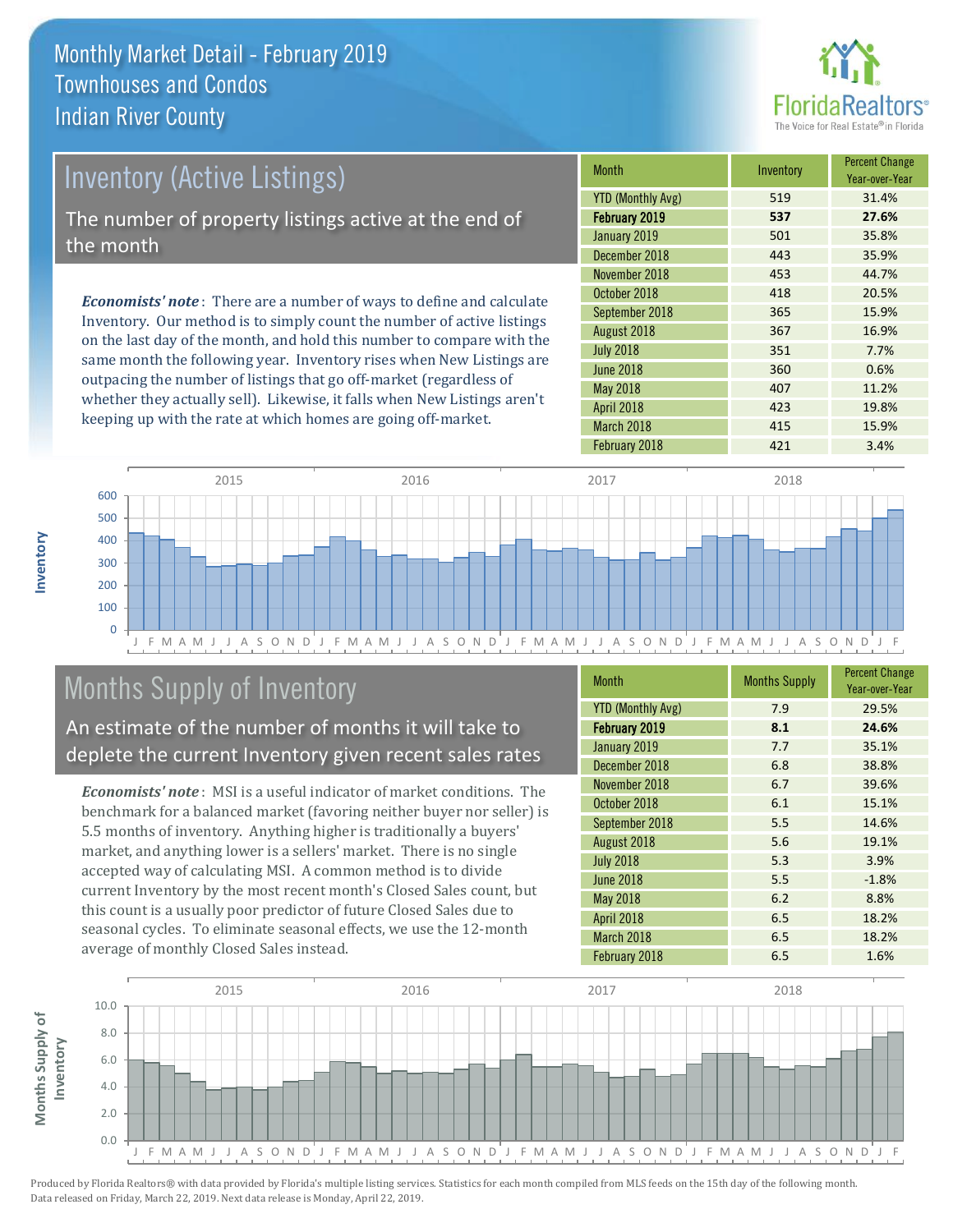

## Closed Sales by Sale Price

The number of sales transactions which closed during the month

*Economists' note:* Closed Sales are one of the simplest—yet most important—indicators for the residential real estate market. When comparing Closed Sales across markets of different sizes, we recommend comparing the percent changes in sales rather than the number of sales. Closed Sales (and many other market metrics) are affected by seasonal cycles, so actual trends are more accurately represented by year-over-year changes (i.e. comparing a month's sales to the amount of sales in the same month in the previous year), rather than changes from one month to the next.





#### Median Time to Contract by Sale Price The median number of days between the listing date and contract date for all Closed Sales during the month

*Economists' note* : Like Time to Sale, Time to Contract is a measure of the length of the home selling process calculated for sales which closed during the month. The difference is that Time to Contract measures the number of days between the initial listing of a property and the signing of the contract which eventually led to the closing of the sale. When the gap between Median Time to Contract and Median Time to Sale grows, it is usually a sign of longer closing times and/or declining numbers of cash sales.

| <b>Sale Price</b>     | Median Time to<br>Contract | <b>Percent Change</b><br>Year-over-Year |
|-----------------------|----------------------------|-----------------------------------------|
| Less than \$50,000    | 34 Days                    | $-30.6%$                                |
| $$50,000 - $99,999$   | 87 Days                    | 74.0%                                   |
| $$100,000 - $149,999$ | 31 Days                    | 181.8%                                  |
| $$150,000 - $199,999$ | 92 Days                    | $-66.5%$                                |
| \$200,000 - \$249,999 | 87 Days                    | $-78.6%$                                |
| \$250,000 - \$299,999 | 272 Days                   | 2922.2%                                 |
| \$300,000 - \$399,999 | (No Sales)                 | N/A                                     |
| \$400,000 - \$599,999 | 273 Days                   | $-5.2%$                                 |
| \$600,000 - \$999,999 | 95 Days                    | 955.6%                                  |
| \$1,000,000 or more   | (No Sales)                 | N/A                                     |

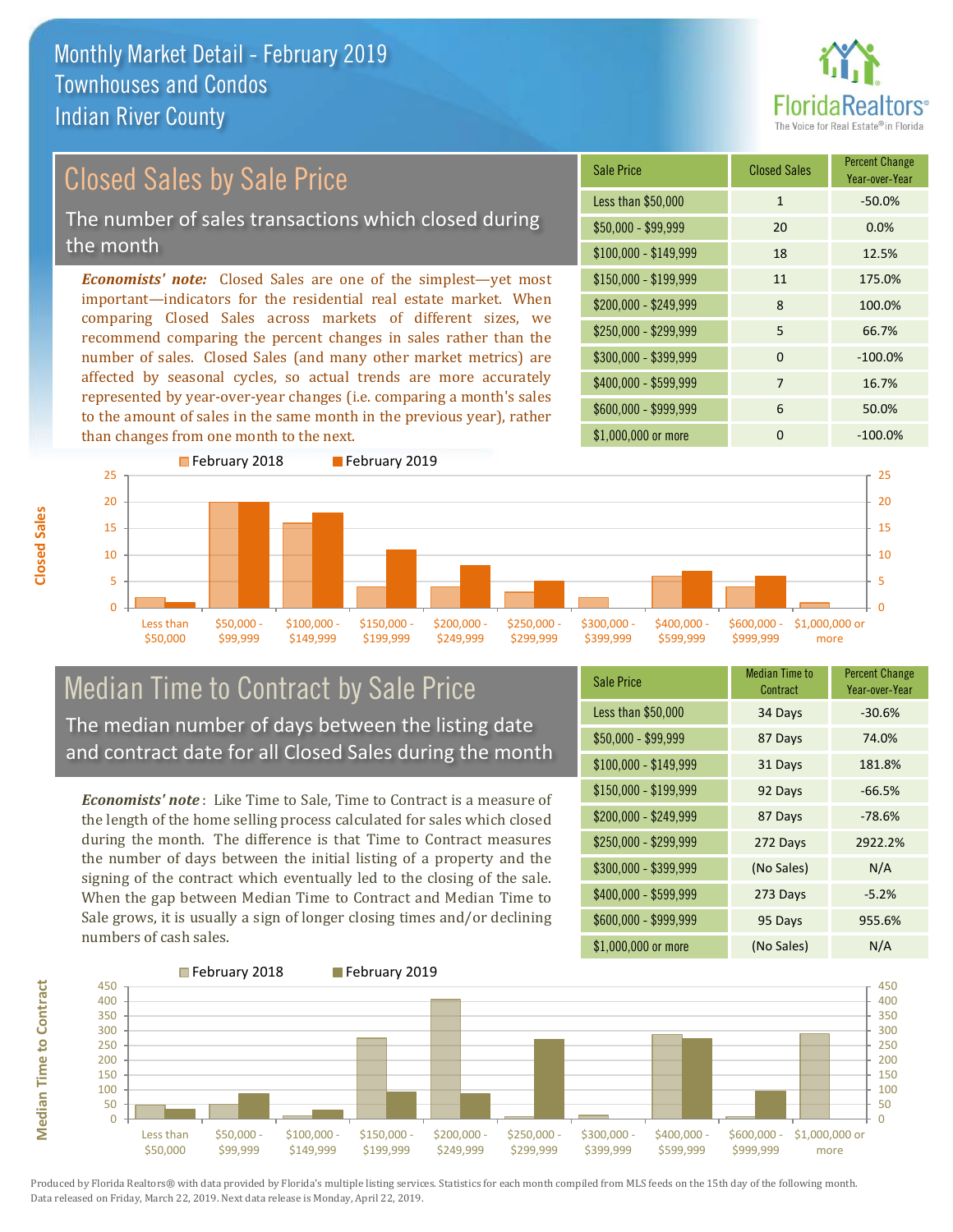

# New Listings by Initial Listing Price

The number of properties put onto the market during the month

*Economists' note:* New Listings tend to rise in delayed response to increasing prices, so they are often seen as a lagging indicator of market health. As prices rise, potential sellers raise their estimations of value—and in the most recent cycle, rising prices have freed up many potential sellers who were previously underwater on their mortgages. Note that in our calculations, we take care to not include properties that were recently taken off the market and quickly relisted, since these are not really *new* listings.





#### Inventory by Current Listing Price The number of property listings active at the end of the month

*Economists' note* : There are a number of ways to define and calculate Inventory. Our method is to simply count the number of active listings on the last day of the month, and hold this number to compare with the same month the following year. Inventory rises when New Listings are outpacing the number of listings that go off-market (regardless of whether they actually sell). Likewise, it falls when New Listings aren't keeping up with the rate at which homes are going off-market.

| <b>Current Listing Price</b> | Inventory | <b>Percent Change</b><br>Year-over-Year |
|------------------------------|-----------|-----------------------------------------|
| Less than \$50,000           | $\Omega$  | N/A                                     |
| $$50,000 - $99,999$          | 44        | $-6.4%$                                 |
| $$100,000 - $149,999$        | 65        | 27.5%                                   |
| $$150,000 - $199,999$        | 60        | 15.4%                                   |
| \$200,000 - \$249,999        | 34        | $-5.6%$                                 |
| \$250,000 - \$299,999        | 65        | 75.7%                                   |
| \$300,000 - \$399,999        | 57        | 1.8%                                    |
| \$400,000 - \$599,999        | 86        | 41.0%                                   |
| \$600,000 - \$999,999        | 74        | 68.2%                                   |
| \$1,000,000 or more          | 52        | 40.5%                                   |



Produced by Florida Realtors® with data provided by Florida's multiple listing services. Statistics for each month compiled from MLS feeds on the 15th day of the following month. Data released on Friday, March 22, 2019. Next data release is Monday, April 22, 2019.

**Inventory**